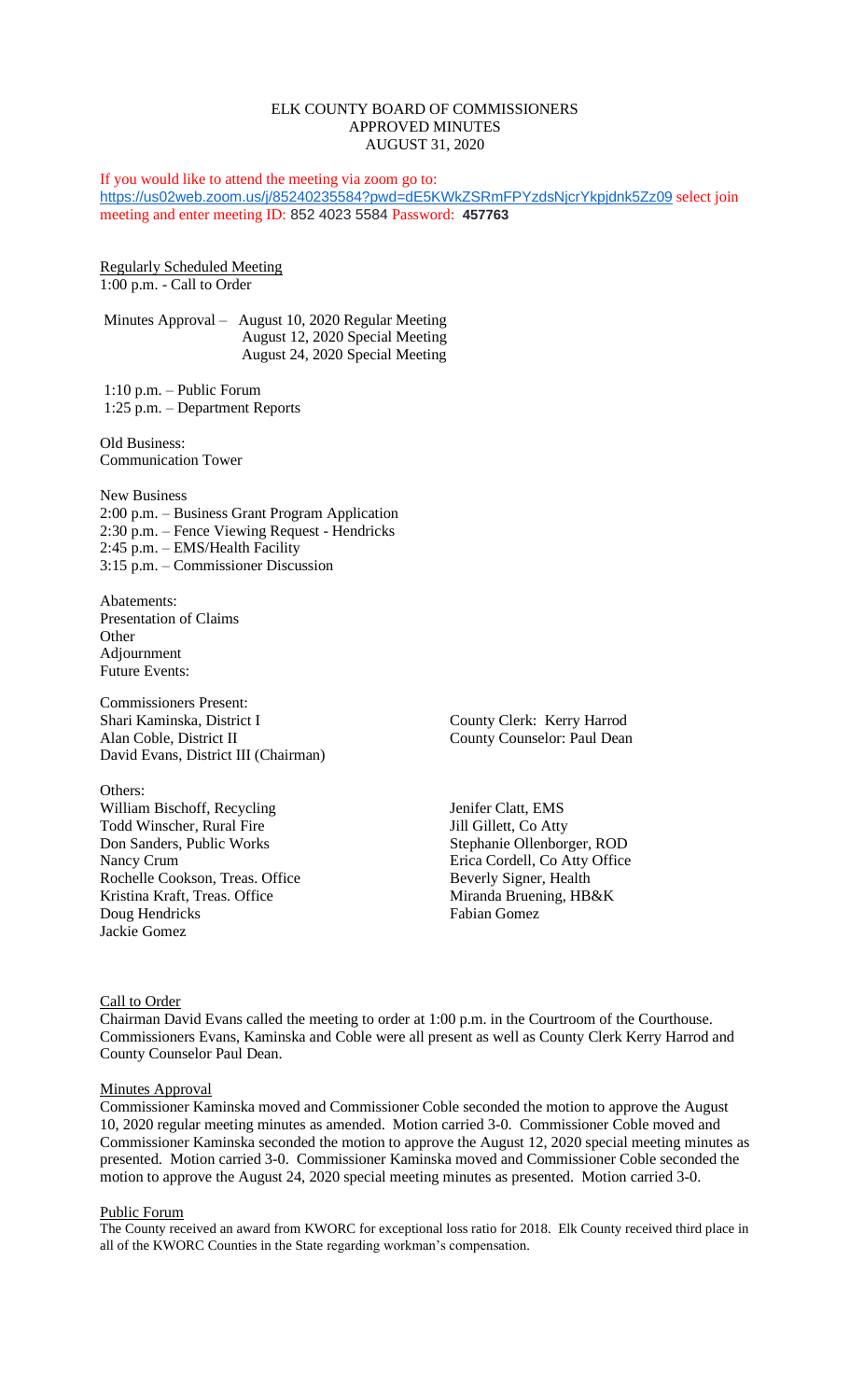### County Attorney

Jill Gillett stated she would like to purchase some equipment for the Sheriff's Office and reimburse Deputy Hansen for his purchase of a duty camera out of the diversion fund. Commissioner Kaminska moved and Commissioner Coble seconded the motion approve a \$350.00 expenditure to Clint Hansen from the diversion fund for reimbursement of a duty camera. An additional \$700.00 from the same fund to purchase two more duty cameras and an expenditure not to exceed \$500.00 to purchase testing kits and evidence bags. Motion carried 3-0.

### EMS

Jenifer Clatt presented the monthly report for July. The EMS department had 33 runs with collections totaling \$12,494.22.

### Rural Fire

Todd Winscher requested the use the ambulance barn after a new facility is built.

#### Public Works

Road

Don Sanders stated that the low water bridge on Road 7 has been completed under bid. The Federal Fund Exchange was used on this project in the amount of \$32,640. The Kansas Highway 99 resurfacing project will start this Thursday. The Road Department will be starting jobs using the asphalt millings from the resurfacing project on September 7, 2020. Discussion was had on the possible purchase later in the year of a new 1-ton shop truck and a new Western Star semi.

## Noxious Weed

Don Sanders stated he would like guidance from the Commission on what direction they would like the department to go in regarding mowing. Mr. Sanders said there is no way to make every resident happy with the way the department is mowing and spraying. The Commission stated the RS Roads and the bus routes should be the priority. Maintenance

Don Sanders stated the first phase of the courthouse generator install went well. There are some issues with the AC unit on the  $3<sup>rd</sup>$  floor that will require the installation of larger ductwork. The Commission room is mechanically setup. Testing will be done before moving the meetings back downstairs. Mr. Sanders stated per the airport standards we can install reflectors instead of lights. It will take thirty-six reflective markers for the runway. Commissioner Kaminska moved and Commissioner Coble seconded the motion to approve the bid from JTI for reflective markers for the Elk County Airport in the amount of \$2,172 with an additional allowance for bases for the markers total not to exceed \$3,000. Motion carried 3-0. The Carriage House in Moline has been completely removed.

#### Emergency Management

Beth Koehler stated the radio test will be conducted this Thursday at 6:30 p.m. individuals involved will meet at the Sheriff's Office. Mrs. Koehler said everything is working at the northeast tower with the digital and analog radios. **Appraiser** 

Kerry Harrod presented the procedural compliance letter from the Director concerning substantial compliance for 2020. The letter stated Elk County has met the criteria and is determined to be in substantial compliance.

### County Clerk

Kerry Harrod stated the letter that came from the Office of Recovery regarding the CARES money paying for ballot boxes has been sent to the Secretary of State's Office. The SOS Office stated we will not be expected to use our CARES Act funds for the ballot boxes. The ballot boxes we will be receiving will be paid for by the SOS's Office.

### Business Grant Program Application

Commissioner Coble moved and Commissioner Kaminska seconded the motion to accept the Elk County Coronavirus Relief Fund Grant Application for Small Businesses or Non-Profit Organizations as presented. Motion carried 3-0. The application will be available at the County Clerk's Office and the City Offices.

### EMS/Health Facility

The new plans were discussed with Miranda Bruening of HB&K Architects. Everyone was satisfied with the plans. The plans will be sent to the engineers to start their detail drawings.

## **KWORCC**

The KWORCC annual meeting will be held October 14, 2020 immediately following the KAC annual conference via Zoom Conference. Chairman Evans moved and Commissioner Coble seconded the motion to nominate Commissioner Kaminska as the KWORCC voting delegate for Elk County. Motion carried 3-0.

#### Rural Opportunity Zone Student Loan Repayment Assistance Program

Kerry Harrod presented the 2020 ROZ invoice and report. Commissioner Kaminska moved and Commissioner Coble seconded the motion to approve payment of the ROZ invoice in the amount of \$6,000 instead of \$9,000. Motion carried 3-0.

#### Break 2:25 p.m.

Commissioner Kaminska moved and Commissioner Coble seconded the motion to take a 5- minute break. Motion carried 3-0.

Back in session 2:30 p.m.